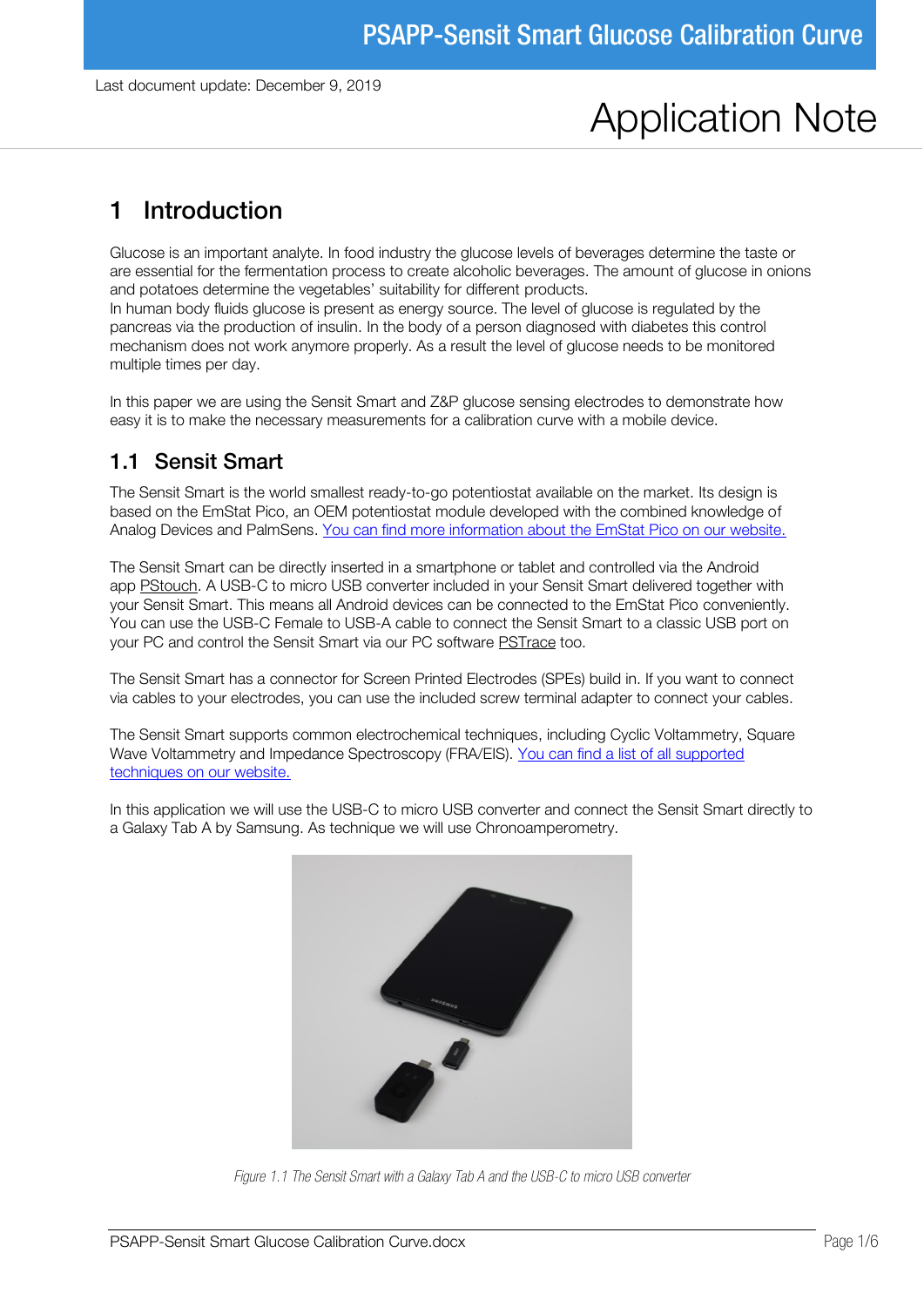#### 1.2 Zimmer & Peacock Glucose Electrodes

In this application note Glucose Sensors (A-AC-PAC-203-G) by Z&P have been used. These SPEs are printed on alumina ceramics. They have a platinum working electrode and the counter as well as the reference electrode are made from a mixture of silver and silver chloride. The electrode is modified with an enzyme, which consumes glucose, a stabilizer and a redox mediator. The redox mediator transports the electrons from the enzyme's active centre to the working electrode. The formulation used for this modification allows the electrodes to be stored for a long time, makes them suitable for continuous and discrete measurements. The precise composition of the formulation is not provided by Z&P. You can find out more about [the Glucose Sensors \(A-AC-PAC-203-G\) by Z&P on their website.](https://www.zimmerpeacocktech.com/products/glucose-sensors/)



*Figure 1.2 Glucose Sensors (A-AC-PAC-203-G) by Z&P*

Even though the exact composition of the Z&P Glucose Sensors is not public knowledge, some principles about electrochemical glucose sensors are.

Usually the enzyme glucose oxidase is immobilized on the electrode.

Sometimes the properties of the electrode and the enzyme allow it to just adsorb the enzyme and it will stick.

An enzyme can be trapped in a polymer matrix on the electrodes surface. There are multiple ways to apply such a polymer to the electrode. A very common way is drop casting. The polymer is mixed with the enzyme solution and a droplet is applied to the electrode. The solvent evaporates and the dried droplet is the enzyme trapped in the polymer matrix. Another option is to precipitate the polymer via electrodeposition.

Covalent bonding is another common way to immobilize an enzyme. A bond is formed between an organic layer on the electrode and a functional group of the enzyme.

These are just some examples of immobilization methods and in the literature more can be found.

The immobilized glucose oxidase needs to be still capable of oxidizing glucose. During this reaction the electrons are removed from the glucose oxidase and stored in the active centre of the enzyme. These electrons cannot be extracted from the enzyme directly. Oxygen serves as an electron acceptor in nature. It is reduced to hydrogen peroxide by the glucose oxidase. The hydrogen peroxide can be detected electrochemically.

Another option is to replace the oxygen with another suitable redox mediator. These are reversible electrochemical active species, which can commute between the electrode and the enzyme's active centre. Artificial redox mediators have the advantage that the detection does not depend on oxygen anymore.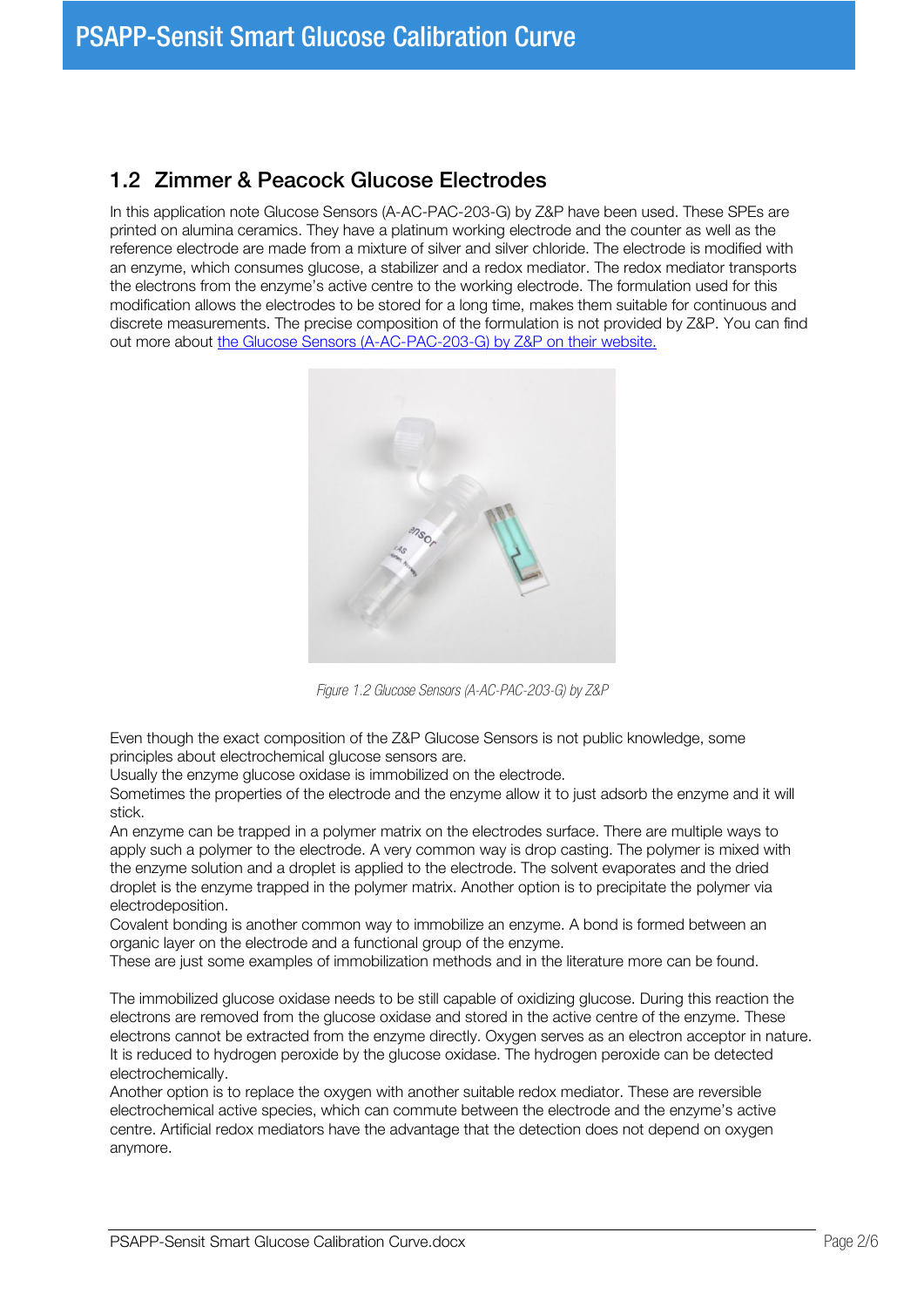Conducting polymers modified with redox mediators can combine the mediation and immobilization techniques.

## 2 Preparation

In this chapter we are going to talk about the steps you should perform before performing the measurement.

#### 2.1 Installation of PStouch

Connect you Android device to the internet. A W-LAN connection is preferred over the mobile internet. Open the Google Play Store and search for "PStouch". Please be aware that Photoshop touch is often abbreviated PS touch and might show up as first hit. Please, scroll down until you see PStouch by PalmSens.



*Figure 2.1 Google Play Store search results for pstouch (left) and PStpuch site in the Google Play store*

Download and install PStouch.

Open PStouch. The first time you open PStouch you will have to wait for a few files to be copied. This is only happening when you run PSrouch for the first time and after updates. Then you will be asked a few questions to set the settings properly. Also a few tips will pop up. These are helpful advices we would like to give you, but feel free to close them when you feel informed.

PStouch can be used now.

#### 2.2 Solutions

#### 2.2.1 0.5 M Glucose solution

Dissolve 90 mg of D-glucose per 10 mL of demineralized water. The solution should be prepared the day before the experiment, so the equilibrium between α- and ß-glucose is established when the experiment starts.

#### 2.2.2 Phosphate Buffer

Make a phosphate buffer containing 0.05 M  $K_2$ HPO<sub>4</sub> and 0.1 M KCl. Adjust the pH to 5.5 by adding 6 M HCl.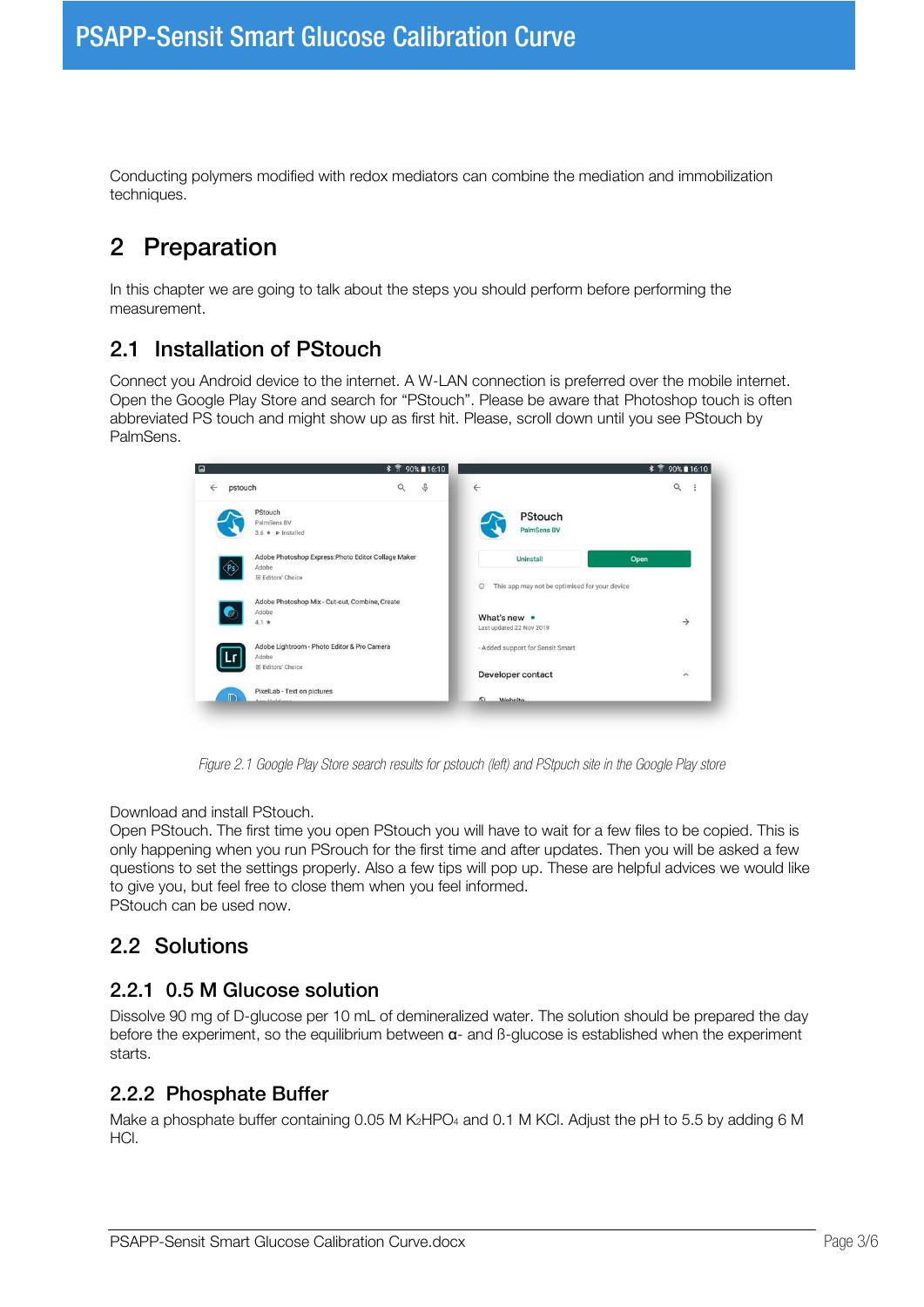#### 2.2.3 Calibration solutions

For the calibration curve 5 different concentrations are used. As 0 glucose concentration the pure buffer is used. The other concentrations are 5 mM, 10 mM, 15 mM and 20 mM glucose.

The 5 mM glucose solution is made by diluting 200 µL of 0.5 M glucose solution with the buffer solution to 20 mL.

The 10 mM, 15 mM and 20 mM are made analog to the 5 mM solution by diluting 400 µL, 600 µL and 800 µL with the buffer solution to a total volume of 20 mL.

As an alternative you can also purchase [glucose calibration solutions from Zimmer and Peacock.](https://www.zimmerpeacocktech.com/products/liquid-solutions/glucose-sensor-calibration/)

### 3 Measurement

First insert the glucose sensor into the Sensit Smart. To avoid any contamination of the glucose sensor wear gloves and don't touch the sensor stripe with bare hands. Take the electrode out of the tube and hold it on the edges. If you cannot apply enough force or do not have enough grip that way, you can carefully place you finger between the silver contact pads and the electrode at the other end. Avoid touching the electrodes even with gloves

Insert the sensor with the silver pads first into the Sensit Smart. Above the sensor slit are three grooves. These indicate the location of the contacts inside the Sensit Smart. The silver pads and the grooves need to be aligned, so all the electrode contacts are connected to the Sensit Smart's contacts.



*Figure 3.1 Front of the Sensit Smart with highlighted grooves*

Connect the Sensit Smart to you Android device. If your Android device has a micro USB port, you use the USB-C to micro USB convertor delivered together with the Sensit Smart We used a Galaxy Tab A, which has a micro USB port. After connecting the Sensit Smart the blue Led should indicate that the Sensit Smart is powered If the blue LED does not illuminate, it is possible that your Android device does not act as a USB host and cannot power peripheral devices.

Start PStouch. It will ask for permission to connect to Sensit Smart. Press OK. The white, triangular Run button should appear and at the bottom left of the PStouch window you should see that the device is connected.

Go to the Method tab. Choose from the list of techniques Chronoamperometry. Slide the blue circles to set the current ranges. We can use all the current ranges. This means one circle is at 100 nA and the other on 5 mA.

Open the Chronoamperometry settings and set the following values: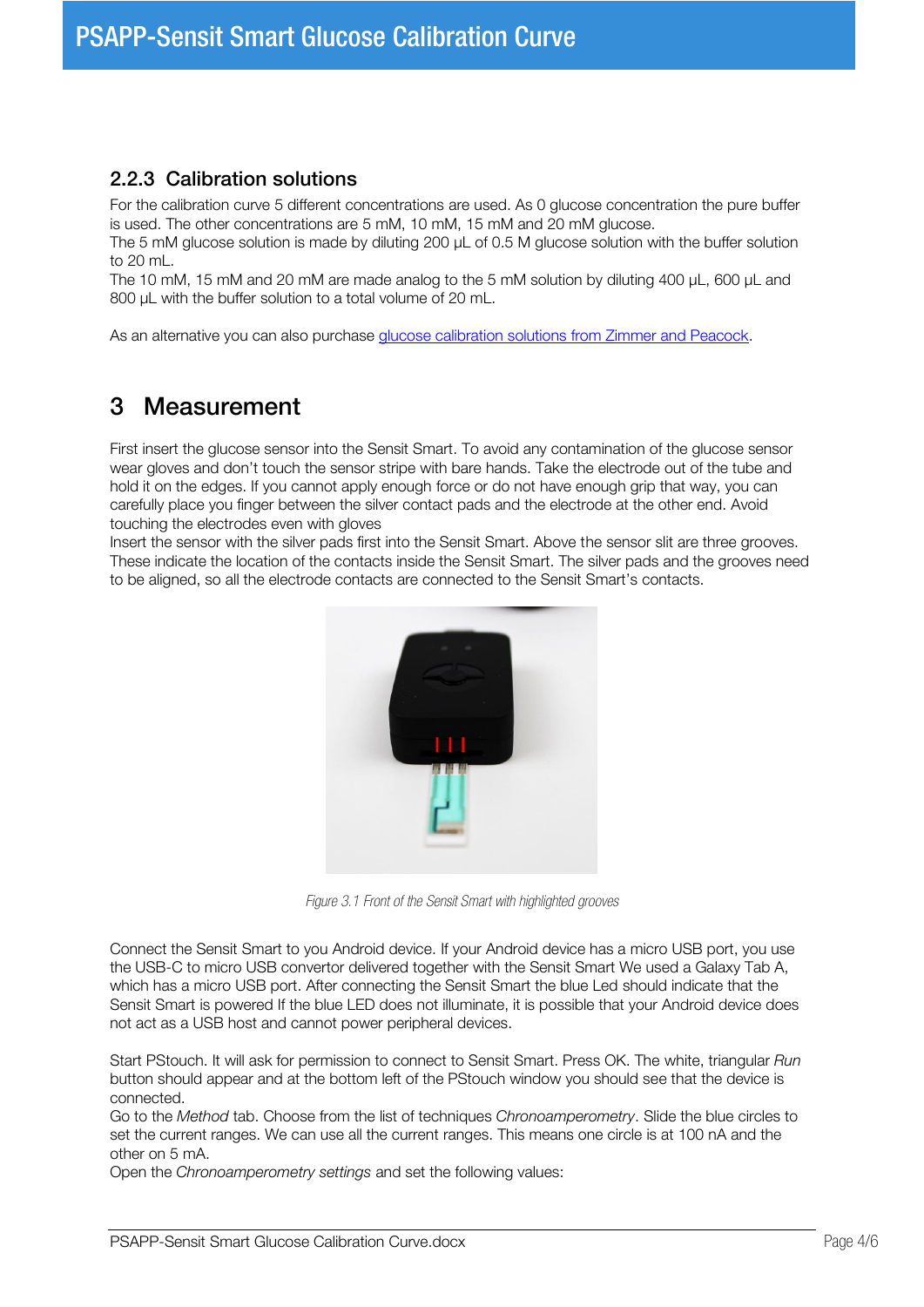## PSAPP-Sensit Smart Glucose Calibration Curve

t equilibration 5 s E dc 0.65 V t interval 1 s t run 1200 s None of the following check boxes should be checked.

Lay the Android device with the attached Sensit Smart on a flat surface and apply 100 µL buffer solution to the glucose sensor. Make sure all 3 electrodes are covered by the droplet. Start the measurement by pressing the white triangle shaped button.



*Figure 3.2 Sensit Smart and glucose sensor during the measurement*

Wait until the current is (almost) constant. This can take 5 minutes.

To change the solution just take a paper tissue and suck up the solution on the electrode and apply 100 µL of the 5 mM glucose solution.

Wait until the current is (almost) constant and change as previously described the solution to 10 mM glucose.

Repeat these steps until you have measured all solutions. After a stable current with the 20 mM glucose solution is reached stop the measurement by pressing the white square shaped stop button.

Save the data by pressing on the menu button in the top right corner and choose Save data. Choose a file name and directory. You can create a new folder, if necessary. Tap Save to save the data.



*Figure 3.3 Screenshots of the PStouch method editor (left) and the measurement for the calibration curve (right)*